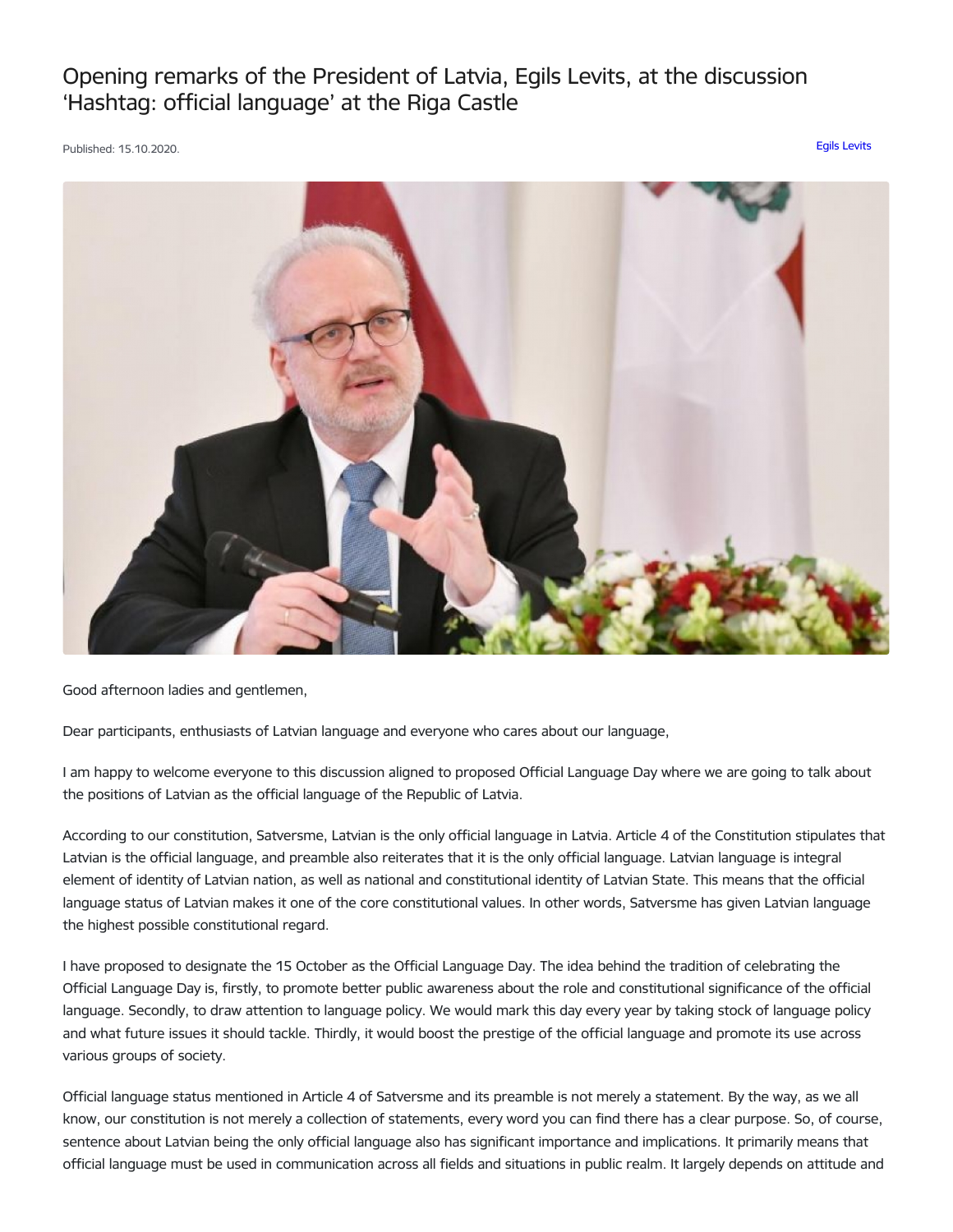awareness because, as we all know, that is not how it always happens in real life, and the actual use of the official language is what linguists call the linguistic behaviour of the society.

We have gathered here today to discuss the current linguistic behaviour in our country. We are here to put a finger on challenges and decide what needs to be done. On one hand, Latvian as the official language is still overwhelmed by strong living legacy of Soviet occupation when Russification was enforced. On the other hand, a kind of servilism or willingness of Latvians to voluntarily, without much need, switch to another language instead of continuing to speak Latvian, which would be much more appropriate. These are the main two factors that influence the use of Latvian as the official language in everyday situations. There is also another issue. People are increasingly acquiring new skills and pursuing their interests beyond information realm of the Latvian language and content available in Latvian. I am, of course, talking about information in other languages. This is a trend that is especially strong with our young people.

Latvian language, which is an integral for Latvian nation and national identity is in an unprecedented situation. Of course, we could draw certain parallels with the turn of 19th and 20th century, the time before founding of Latvian State. However, back than it was due to existing hierarchy where Latvian language still had to prove its social worth. In other words, Latvian still had to go through the process of language emancipation. Today's situation is different. As I already mentioned, formally Latvian language is at the top of this hierarchy, but the pressure from other languages and the unique linguistic behaviour, which is largely determined by historical legacy and national self-esteem, in a way 'neutralises' the high status of Latvian language.

So, we need to treat the matter and explore it very seriously. We need to be much more active when it comes to formulating our future Latvian language policy. It must factor in current risks and challenges.

What is the most efficient and successful response to current situation? How to prevent completely uncontrolled language use and deterioration? There are, of course, situations in other parts of the world when a language loses its status, deteriorates in terms of the number of speakers and richness. But we do have our nation state and language, and I think it is in our best interests to keep it that way. Single official language is important for democracy as well. Shared language spoken irrespectively of ethnic background or home language is important for public debate on issues important for the whole society. Shared language of communication that can be used in public debate about issues of common interest is crucial for democracy because it enables to take vital decisions collectively.

In conclusion, I would like to wish all of you a very open and constructive discussion. Good luck to everyone working towards better future for all of us!